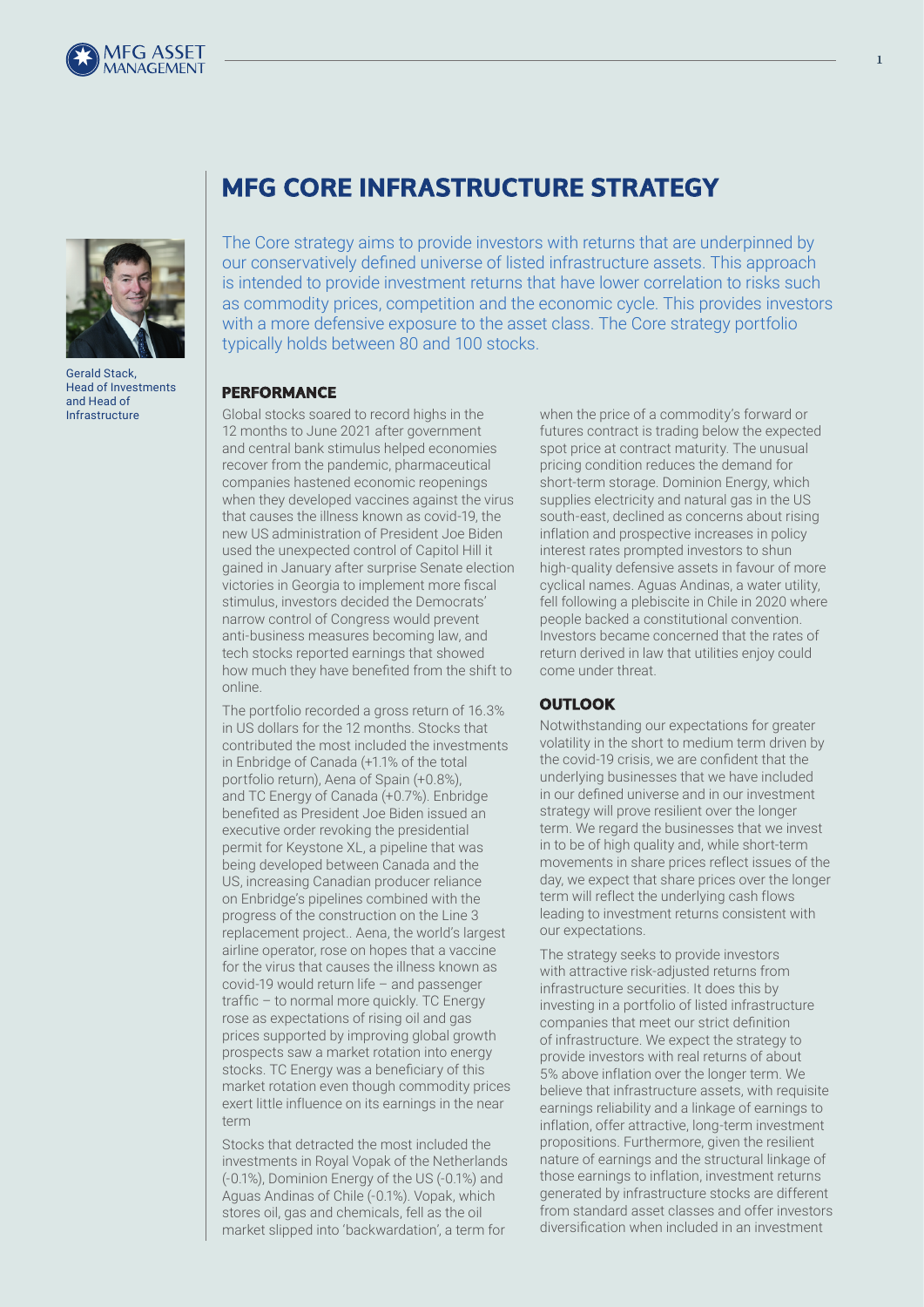

portfolio. In the current uncertain economic and investment climate, the reliable financial performance of infrastructure investments makes them attractive, and an investment in listed infrastructure can be expected to reward patient investors with a long-term time frame.

# **PORTFOLIO POSITIONING<sup>1</sup>**

#### **Top-10 holdings at 30 June 2021**

| Security                     | Weight (%) |
|------------------------------|------------|
| <b>Transurban Group</b>      | 3.0        |
| Enbridge Inc                 | 3.0        |
| <b>TC Energy Corporation</b> | 3.0        |
| Aena SME SA                  | 3.0        |
| Vinci SA                     | 3.0        |
| Cellnex Telecom SA           | 2.9        |
| National Grid PLC            | 2.9        |
| Fortis Inc.                  | 2.9        |
| Snam SpA                     | 2.7        |
| Terna SpA                    | 2.2        |
| <b>Total</b>                 | 28.6       |

# **Sector Exposure1**



# **Geographical Exposure1**



Investments in the Core strategy are selected by reference to a rigorous fundamental research process that implements our strict, proprietary definition of infrastructure. To qualify for inclusion in the strategy, prospective portfolio companies must meet three criteria:

1. They must be appropriately characterised as infrastructure. Our definition of an infrastructure company requires that the company must be engaged in the provision of essential services and generate reliable cash flows. Our insistence upon

reliable cash flow generation distinguishes our approach from that of other infrastructure managers and leads us to exclude companies whose earnings have material exposure to competition, movements in commodity prices, or sovereign risk.

- 2. Their balance sheets must be sufficiently robust to withstand exogenous shocks. The focal point of this analysis is a requirement that all companies meet sector-specific minimum interest coverage ratios, struck to reflect the variability of cash flows.
- 3. The probability of environmental, social and governance (ESG) risk factors impairing expected future cash flows must be low. If we assess that there is a material probability that ESG risks will lead to a significant impairment of expected cash flows within our investment horizon, the company will be excluded from our investible universe.

To assess these criteria, we undertake extensive due diligence – meeting with management, interrogating financial statements, and consulting with industry experts – to develop a deep understanding of prospective portfolio companies and the business environment within which they operate.

The application of these criteria gives rise to a portfolio of companies that exhibit strong infrastructure characteristics, with reliable cash flows underpinned by transparent regulation or long-term contracts with creditworthy counterparties.

Portfolio construction follows a systematic approach designed to provide investors with efficient access to a broadly diversified portfolio of high-quality infrastructure securities. Portfolio weights are struck by reference to the relative free-floating market capitalisation of stocks in the strategy, subject to a series of risk controls that deliver targeted diversification at the security level, across infrastructure sub-sectors, and by geographic region.

The application of our systematic portfolio construction methodology yields a portfolio with a prominent skew towards regulated utilities and a notable geographic exposure to the US.

We judge that the fundamental prospects of the companies in the portfolio are extremely favourable.

The regulated electricity utilities in the portfolio (categorised as 'integrated power' and 'transmission and distribution' in the chart) typically operate within regulatory frameworks that protect their earnings against movements in fuel and purchased power costs. In most instances, regulatory mechanisms also moderate the sensitivity of earnings to changes in customers' consumption of electricity. Reflecting these supportive regulatory settings, almost all the electricity utilities in the portfolio reported 2020 financial results that were in line with or ahead of guidance issued prior to the pandemic, despite severe reductions in the volume of commercial and industrial demand precipitated by lockdowns.

The regulated electricity utilities in the portfolio present investors with a unique opportunity to have an impact on their communities by accelerating the transition to netzero emissions while continuing to generate attractive risk-adjusted investment returns. The International Energy Agency (IEA) estimates that global renewable generating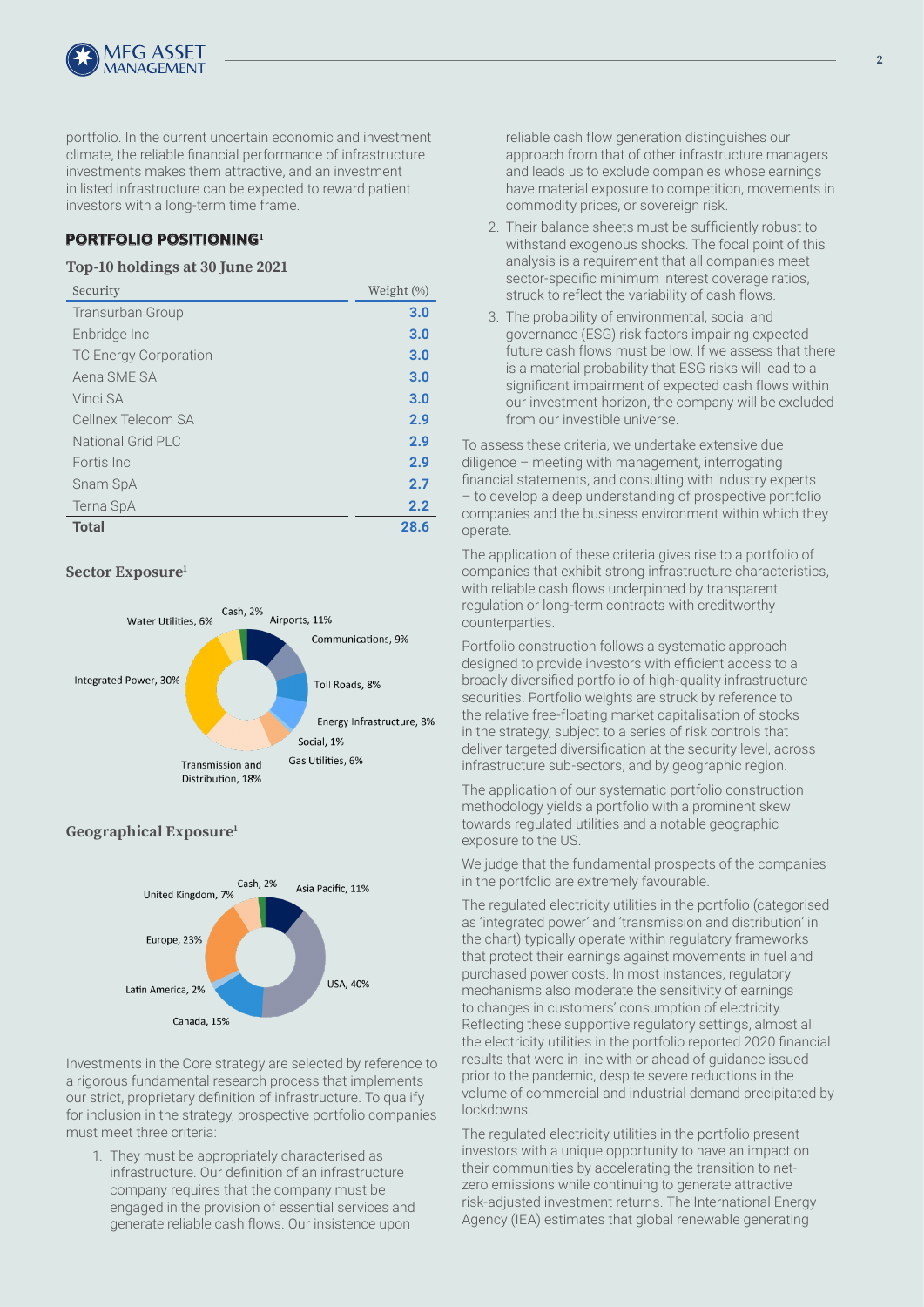

capacity will need to triple over the period to 2030 and increase nine-fold over the period to 2050 if the world is to achieve net zero by mid-century.<sup>2</sup> The IEA further projects that investments in electricity grids will triple to 2030, remaining at elevated levels until 2050.<sup>3</sup> In the US, where more than 60% of our regulated electricity utility investments are domiciled, Princeton University estimates that the transition to net zero will require investments in new wind and solar capacity totalling US\$3.4 trillion to US\$6.2 trillion and in new transmission capacity totalling US\$2.5 trillion to US\$3.7 trillion.4 The augmentation of distribution networks to support the electrification of transportation is likely to require yet further significant investment. Under the regulatory construct, these investments boost the earnings potential of our electricity utilities, presenting investors with an opportunity to compound attractive risk-adjusted investment returns for a generation.

The water utilities in the portfolio are among the most defensive assets in the strategy. Stable underlying demand for water and wastewater services confers on the earnings of these companies a high degree of predictability. The replacement of ageing pipes and water treatment plants coupled with efforts to enhance the resilience of networks against the impacts of climate change support expectations of predictable growth in earnings well into the future.

Our gas utility investments operate within regulatory constructs that protect their earnings against movements in volatile natural gas prices. In many instances, these businesses also benefit from weather normalisation clauses and revenue decoupling mechanisms that moderate the sensitivity of earnings to changes in customer consumption. As a consequence of this favourable treatment, the gas utilities in the strategy delivered robust financial results during 2020, notwithstanding the impact of covid-19 lockdowns on commercial and industrial demand.

The significant investment required to replace ageing cast iron, bare steel and vintage plastic pipe within gas distribution networks supports attractive earnings growth rates for our gas utilities. We expect the space heating loads that dominate demand for gas to prove resilient to electrification in the regions where we invest, reflecting the superior economics and technical properties of gas-fired heating relative to electric heat pumps.

The communications infrastructure assets in the portfolio generate highly defensive earnings streams. Leases over tower assets are typically struck with an initial term of five to ten years, provide for multiple renewal terms, and limit the termination rights of tenants. Moreover, lease agreements ordinarily embed rent escalation clauses, with rents typically escalating at a rate of about 3% p.a. in the US and at prevailing inflation rates in international markets.

With mobile data consumption expected to grow at rates in excess of 25% p.a. in key international markets over the next five years,<sup>5</sup> the communication infrastructure companies in the portfolio are poised to benefit from strong tenancy growth as wireless carriers add cell sites to deliver adequate network coverage. Having regard to the operating leverage inherent in the tower companies' business models, this

revenue growth is expected to yield outsized growth in earnings and cash flow.

The toll road investments in the strategy are among the most structurally advantaged infrastructure assets in the world. Congestion on alternative routes implies that these assets face limited competition and capture a disproportionate share of incremental growth in traffic. Moreover, concession agreements typically provide for tolls to escalate at CPI or fixed nominal rates above CPI, preserving the real value of cash flows in an inflationary environment. While lockdowns in response to the health crisis continue to intermittently disrupt volumes, the rapid recovery in volumes observed when restrictions eased in various markets during 2020 demonstrates the robust underlying demand for the efficient transportation that these essential assets provide. The rollout of vaccines carries the promise of a more sustained return to normal conditions.

The global health crisis continues to weigh heavily on the results of our airport investments. For the month of April (the most recently available data), the International Air Transportation Association (IATA) reported that global passenger demand remained about 65% below its 2019 level, with international demand operating at approximately 13% of its pre-pandemic level.<sup>6</sup> Encouraged by the efficacy of vaccines, IATA's most recent projections call for world aviation activity to exceed 2019 levels by 5% in 2023, while guidance from major airports suggests a recovery to 2019 passenger volumes between 2023 and 2027. We continue to diligently monitor the financial position of our airport investments and remain comfortable that they possess sufficient liquidity to operate until passenger volumes recover.

The energy infrastructure companies in the strategy generate earnings by storing and transporting crude oil, natural gas and chemicals in their network of storage terminals and pipelines. The selective group of storage and pipeline assets that meet our strict definition of infrastructure derive the bulk of their earnings under long-term take-or-pay arrangements or from assets that are subject to economic regulation. Critically, these arrangements immunise earnings against the movements in commodity prices that erode the reliability of cash flows from most oil and gas pipelines. Moreover, while our energy infrastructure investments often bear some volume risk on their regulated assets, the advantaged producing regions and demand centres that these pipelines and storage assets serve have historically supported consistently high levels of utilisation.

While the transition to a global economy that is less reliant on fossil fuels may challenge energy infrastructure companies in the long term, we expect their reliable earnings to be fundamentally undisturbed for at least the next 15 years. While most major automotive companies have signalled their intent to discontinue the sale of internal combustion engine passenger vehicles between 2030 and 2035, the existing fleet will support demand for crude oil well beyond this period. Indeed, Bloomberg New Energy Finance forecasts<sup>7</sup> that there will still be more than 900 million fossil-fuel vehicles on the road in 2040, representing more

- 3 International Energy Agency, Net Zero by 2050: A Roadmap for the Global Energy Sector, May 2021.
- 4 Princeton University, Net-Zero America: Potential Pathways, Infrastructure, and Impacts, December 2020.
- 5 Ericsson Mobility Report, November 2020.

7 BloombergNEF, Electric Vehicle Outlook 2021, June 2020.

<sup>2</sup> International Energy Agency, Net Zero by 2050: A Roadmap for the Global Energy Sector, May 2021.

<sup>6</sup> International Air Transportation Association, Air Passenger Market Analysis, April 2021.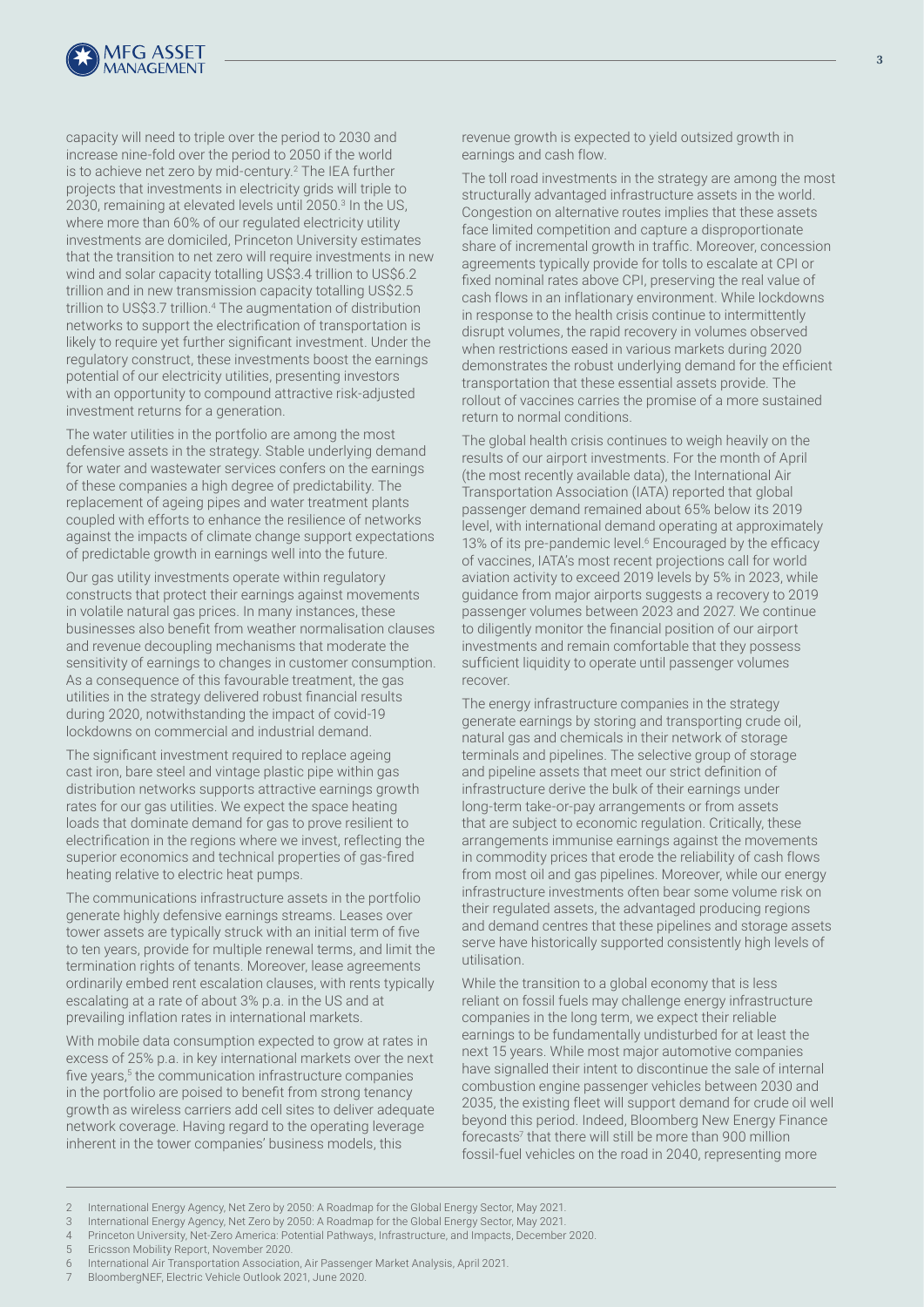

than half of the global fleet.We expect continued demand from power generation and space heating to lend similar resilience to natural gas transportation assets.

Having regard to the advantaged characteristics and favourable prospects of the companies in the portfolio, we remain confident that the strategy will continue to meet its objectives of delivering attractive risk-adjusted investment returns over the long term and protecting capital in adverse markets.

Gerald Stack

#### **USD Performance as at 30 June 2021 8**

|                                                            | 1 year<br>(9/6) | 3 years<br>$(\%$ p.a.) | 5 years<br>$(\%$ p.a.) | 7 years<br>$(\%$ p.a.) | 10 years<br>$(\%$ p.a.) | Since<br>inception<br>$(\%$ p.a.) |
|------------------------------------------------------------|-----------------|------------------------|------------------------|------------------------|-------------------------|-----------------------------------|
| <b>MFG Global Core Infrastructure</b><br>Composite (Gross) | 16.3            | 9.4                    | 7.5                    | 7.7                    |                         | 10.5                              |
| MFG Global Core Infrastructure<br>Composite (Net)          | 15.7            | 8.8                    | 6.8                    | 7.0                    |                         | 9.8                               |

#### **Rolling 3-year returns (measured monthly) 9**

| <b>Against Global Infrastructure</b><br><b>Benchmark</b> | Last<br>12 months | Last<br>36 months | Last<br>60 months | Since inception<br>$(79$ months) |
|----------------------------------------------------------|-------------------|-------------------|-------------------|----------------------------------|
| Average excess return (% p.a.) (Gross)                   | 5.2               | 3.6               | 4.0               |                                  |
| Outperformance consistency (Gross)                       | 100%              | 92%               | 95%               | 96%                              |
| Average excess return (% p.a.) (Net)                     | 4.5               | 2.9               | 3.2               | 3.3                              |
| Outperformance consistency (Net)                         | 100%              | 86%               | 92%               | 94%                              |

#### **Capital Preservation Measures 10**

| <b>Adverse Markets</b>             | Last<br>36 months | Last<br>60 months | Since<br>inception |
|------------------------------------|-------------------|-------------------|--------------------|
| No. of observations                |                   | 14                |                    |
| Outperformance consistency (Gross) | 80%               | 71%               | 70%                |
| Down Market Capture Ratio          | 0.5               | 0.5               | 0.4                |

Portfolio positioning is based on a representative portfolio for the strategy. Sectors are internally defined and Geographical exposures are by domicile of listing. Exposures may not sum to 100% due to rounding.

8 Returns are for the Global Core Infrastructure Composite and denoted in USD. Performance would vary if returns were denominated in a currency other than USD. Inception date is 18 January 2012 (inclusive). Composite (Net) returns are net of fees charged to clients and have been reduced by the amount of the highest fee charged to any client employing that strategy during the period under consideration. Actual fees may vary depending on, among other things, the applicable fee schedule and portfolio size. Fees are available upon request. Refer to the GIPS Disclosure section below for further information.

9 Rolling 3-year returns are calculated based on the Global Core Infrastructure Composite in USD, rolled monthly for the duration of each period shown. The average excess return is then calculated for each period, with the outperformance consistency indicating the percentage of positive excess returns. Inception date is 18 January 2012 (inclusive). Composite (Net) returns are net of fees charged to clients and have been reduced by the amount of the highest fee charged to any client employing that strategy during the period under consideration. Actual fees may vary depending on, among other things, the applicable fee schedule and portfolio size. Fees are available upon request. The Global Infrastructure Benchmark is the S&P Global Infrastructure Net Total Return Index spliced with the UBS Developed Infrastructure and Utilities Net Total Return Index prior to 1 January 2015.

10 Capital preservation measures are based on the Global Core Infrastructure Composite before fees in USD. An Adverse Market is defined as a negative return for the MSCI World NTR Index (USD). Outperformance consistency indicates the percentage of positive excess returns. The Down Market Capture Ratio shows if a strategy has outperformed a benchmark during periods of market weakness, and if so, by how much. Inception date is 18 January 12 (inclusive).